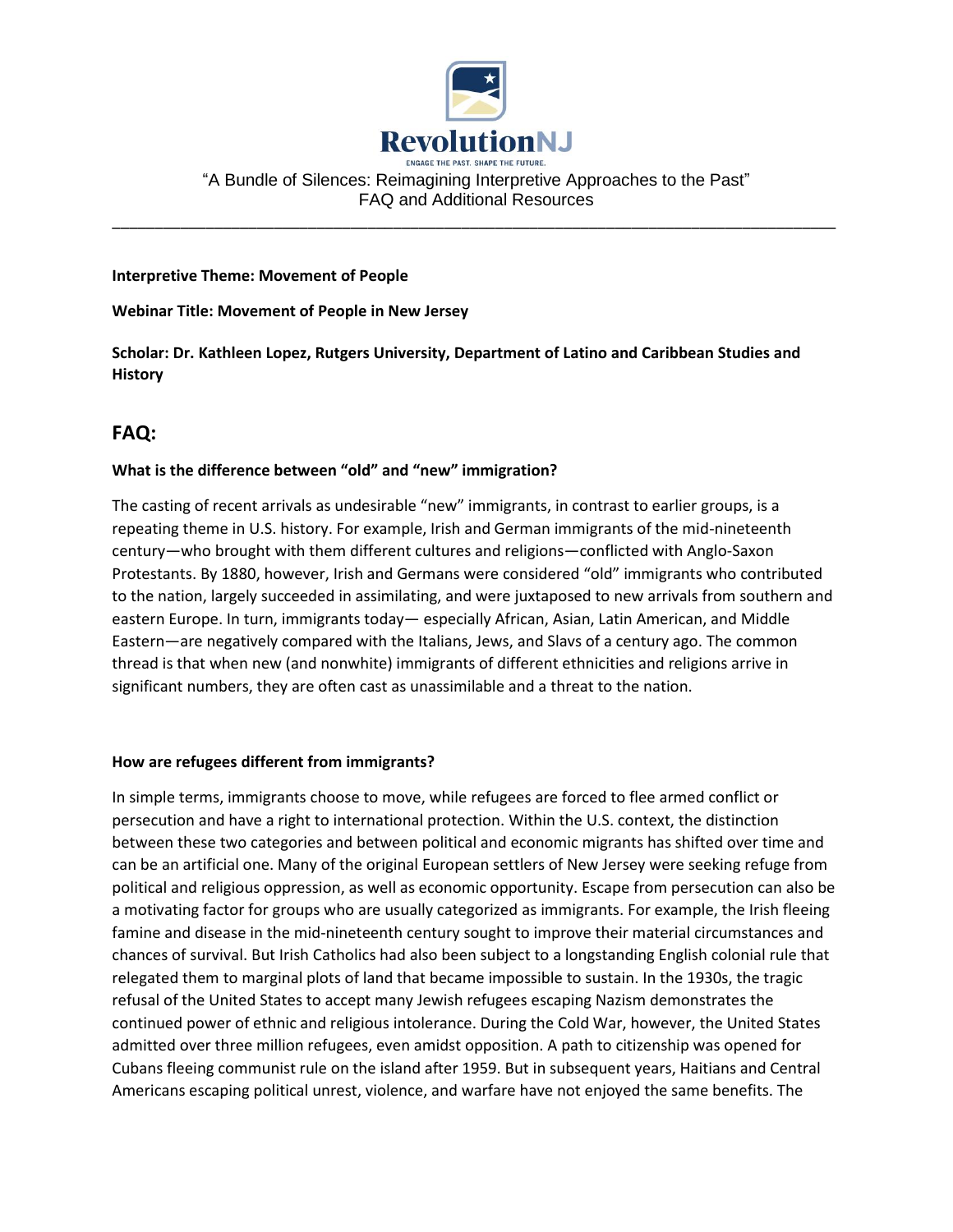American Immigration Council notes that "…we might not be far off the mark to say that America is as much a land of refugees as a land of immigrants, as much a place of refuge as a place of opportunity."

### **How has Puerto Rican migration to New Jersey differed from other groups?**

Movement and exchange between Puerto Rico and the United States goes back several centuries. The American revolutionaries found support among Puerto Rican Creoles from the Spanish Caribbean island. Puerto Rican merchants also traded with eastern seaboard cities, and small enclaves of exiles developed by the early nineteenth century. The island became a U.S. territory after the 1898 war with Spain. As U.S. citizens since 1917, Puerto Ricans are technically migrants, not immigrants. The relative ease of labor recruitment and movement has produced a situation in which about half of Puerto Ricans live in the continental United States. Yet, in moving to the mainland, they share characteristics with other immigrant groups: often an initial migration from a rural to urban area, followed by a journey overseas. As a multiracial, Spanishspeaking group, Puerto Ricans face many of the cultural adjustments and discrimination as immigrants. Similarly, their second-generation children have different experiences based on race, class, education levels, and local context. Puerto Rican difficulties with access to housing, employment, and education in cities are also parallel to those of U.S. Blacks, which set the stage for conflict as well as coalition-building in urban communities.

### **Were people from Asian countries present in New Jersey before 1965?**

People from Asian countries have circulated within the Western hemisphere for centuries. Beginning in the sixteenth century, the Spanish Galleon trade between New Spain (Mexico) and the Philippines initiated the transpacific circulation of "exotic" goods and spices, along with male and female sailors and servants from different parts of Asia. By the eighteenth century, the British East India Company established trade routes that reached the American colonies, including New Jersey. Some workers jumped ship to escape difficult conditions. A handful of East Indians served in the Continental Army, including New Jersey regiments. British Indian seamen continued to enter eastern ports into the twentieth century, blending in with African American and Caribbean communities. In the nineteenth century, indentured Chinese laborers fled Cuban sugar plantations and made their way to plantations in the U.S. south or tobacco factories in the northeast. Also, while Ellis Island is mostly known for the millions of European immigrants who used it as a portal to a new life, smaller numbers of Asians also attempted to enter through its gates, many of them detained. Although in much smaller numbers than after 1965, New Jersey thus had significant Asian populations in earlier periods.

## **How can I connect the lives of people today such as Kokila Bahadur and Mercedes Valle to the Revolutionary Era?**

In the 1960s and 1970s people like Mercedes Valle and Kokila Bahadur were pioneers. Bahadur moved to New Jersey to pursue medical training, then served as a conduit for other relatives from Guyana. Valle arrived in Newark at the age of six and faced the challenges of adjusting to a new school as a non-English speaker from a different culture. She and other students of her generation took a risk by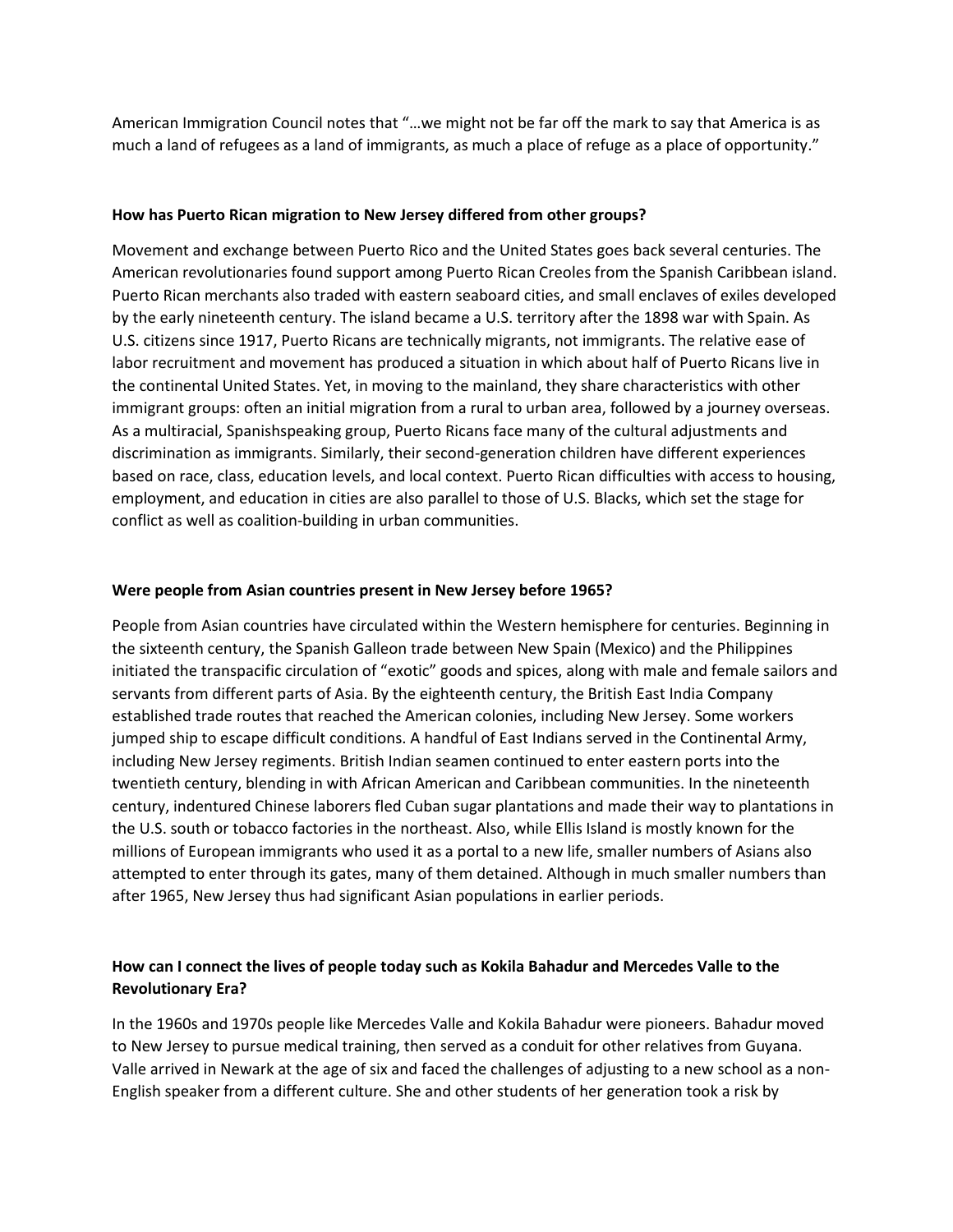pursuing higher education within a university that was ill-prepared to support Blacks and Puerto Ricans of lower socioeconomic classes, and challenged that system along the way. She draws inspiration from the past to help new immigrant families navigate New Jersey public schools. Their struggles are similar to those of the people on the move during the Revolutionary Era in New Jersey, whether indigenous families advocating for their children to be educated locally, free Blacks using their position to assist others still under bondage, or European settlers making demands on a colonial power deemed to be unjust.

# **Additional Resources:**

# **New Jersey**

Hughes, James W. and David Listokin. *Population Trends in New Jersey*. New Brunswick: Rutgers University Press, 2022.

Lurie, Maxine N. and Richard F. Veit, eds. *New Jersey: A History of the Garden State*. New Brunswick: Rutgers University Press, 2018.

McCormick, Richard P. *New Jersey from Colony to State 1609-1789*. New Brunswick: Rutgers University Press, 1964.

Mitnick, Barbara J., ed., *New Jersey in the American Revolution*. New Brunswick: Rutgers University Press, 2005.

## **Indigenous Peoples and African Americans**

Fuentes, Marisa J. and Deborah Gray White, eds. *Scarlet and Black, Volume 1: Slavery and Dispossession in Rutgers History*. New Brunswick: Rutgers University Press, 2016.

Gao Hodges, Graham Russell. *Black New Jersey: 1664 to the Present Day*. New Brunswick: University Press, 2019.

Gigantino, James J. II. *The Ragged Road to Abolition: Slavery and Freedom in New Jersey, 1775-1865*. Philadelphia: University of Pennsylvania Press, 2016.

Kraft, Herbert C. *The Lenape-Delaware Indian Heritage: 10,000 B.C.-A.D. 2000*. Lenape Books, 2001.

Rothstein, Richard. *The Color of Law: A Forgotten History of How Our Government Segregated America*. New York: Liveright, 2017.

Wilkerson, Isabel. *The Warmth of Other Suns: The Epic Story of America's Great Migration*. New York: Random House, 2010.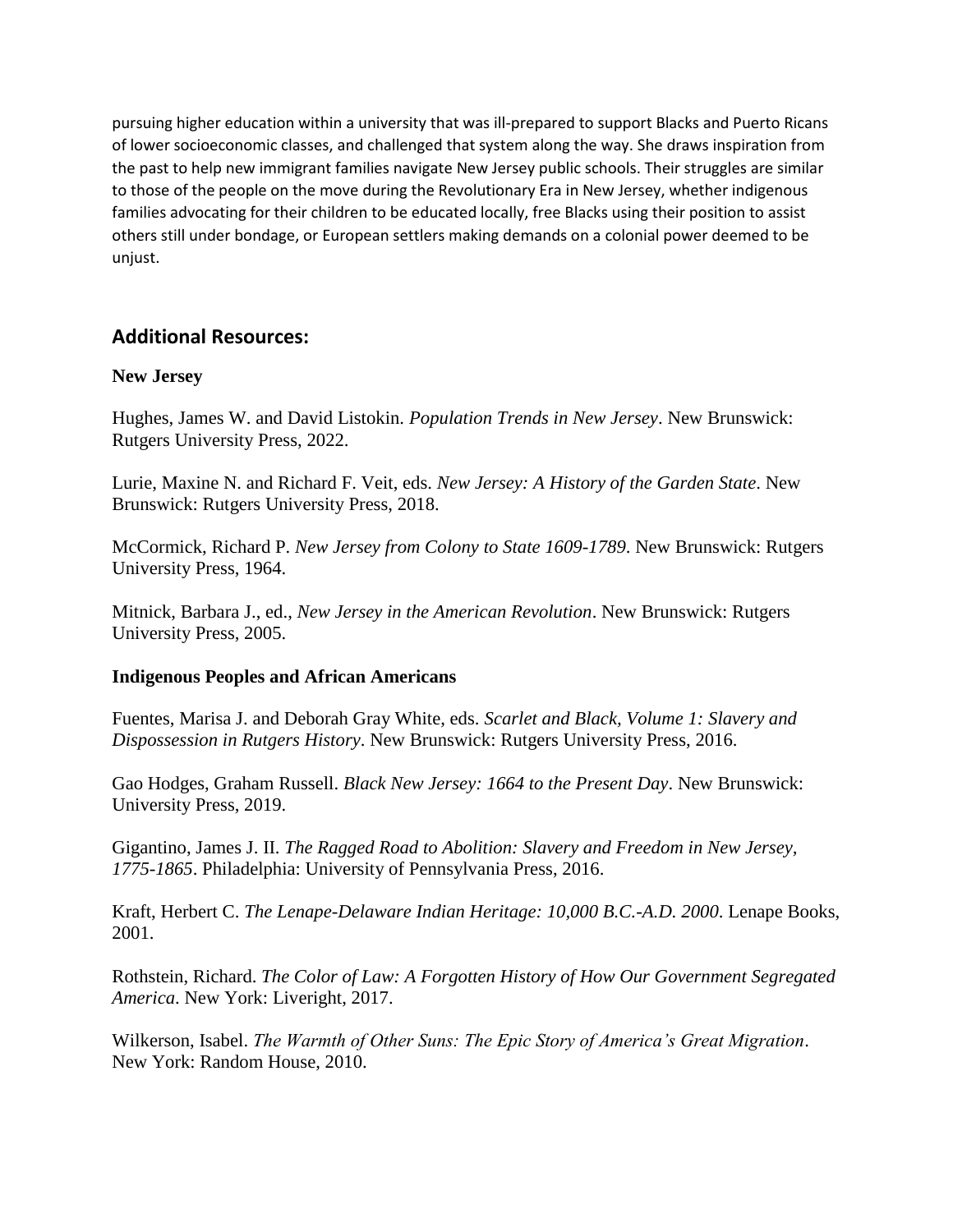Wright, Giles R. *Afro-Americans in New Jersey: A Short History*. Trenton: New Jersey Historical Commission, Department of State, 1988.

Wright, Giles R. and Edward Lama Wonkeryor. *"Steal Away, Steal Away…" A Guide to the Underground Railroad in New Jersey*. New Jersey Historical Commission. <https://dspace.njstatelib.org/xmlui/bitstream/handle/10929/24563/h6732002.pdf?sequence=1>

# **Migrant Workers**

Bonilla-Santiago, Gloria. *Organizing Puerto Rican Migrant Farmworkers: The Experience of Puerto Ricans in New Jersey*. Peter Lang, 1988.

Garcia-Colon, Ismael. *Colonial Migrants at the Heart of Empire: Puerto Rican Workers on U.S. Farms*. Berkeley: University of California Press, 2020.

Hahamovitch, Cindy. *No Man's Land: Jamaican Guestworkers in America and the Global History of Deportable Labor*. Princeton: Princeton University Press, 2011.

Urban, Andy. *Invisible Restraints: Life and Labor at Seabrook Farms*. New Jersey Digital Highway [https://njdigitalhighway.org/exhibits/seabrook\\_farms](https://njdigitalhighway.org/exhibits/seabrook_farms)

## **Immigrants and Ethnic Groups**

Alonso Bejarano, Carolina, Lucia López Juárez, Mirian A. Mijangos García, and Daniel M. Goldstein. *Decolonizing Ethnography: Undocumented Immigrants and New Directions in Social Science*. Durham and London: Duke University Press, 2019.

Deyrup, Marta Mestrovic and Maura Grace Harrington, eds. *The Irish-American Experience in New Jersey and Metropolitan New York: Cultural Identity, Hybridity, and Commemoration*. Lanham: Lexintgon Books, 2014.

Marinari, Maddalena, Madeline Y. Hsu, María Cristina García, eds., *A Nation of Immigrants Reconsidered: U.S. Society in an Age of Restriction, 1924-1965*. Urbana: University of Illinois Press, 2019.

Ngai, Mae M. *Impossible Subjects: Illegal Aliens and the Making of Modern America*. Princeton: Princeton University Press, 2004.

Rodriguez, Robyn Magalit. *In Lady Liberty's Shadow: The Politics of Race and Immigration in New Jersey*. New Brunswick: Rutgers University Press, 2017.

Shaw, Douglas V. *Immigration and Ethnicity in New Jersey History*. Trenton: New Jersey Historical Commission, 1994.

Spickard, Paul. *Almost All Aliens: Immigration, Race, and Colonialism in American History and Identity*. New York: Routledge, 2007.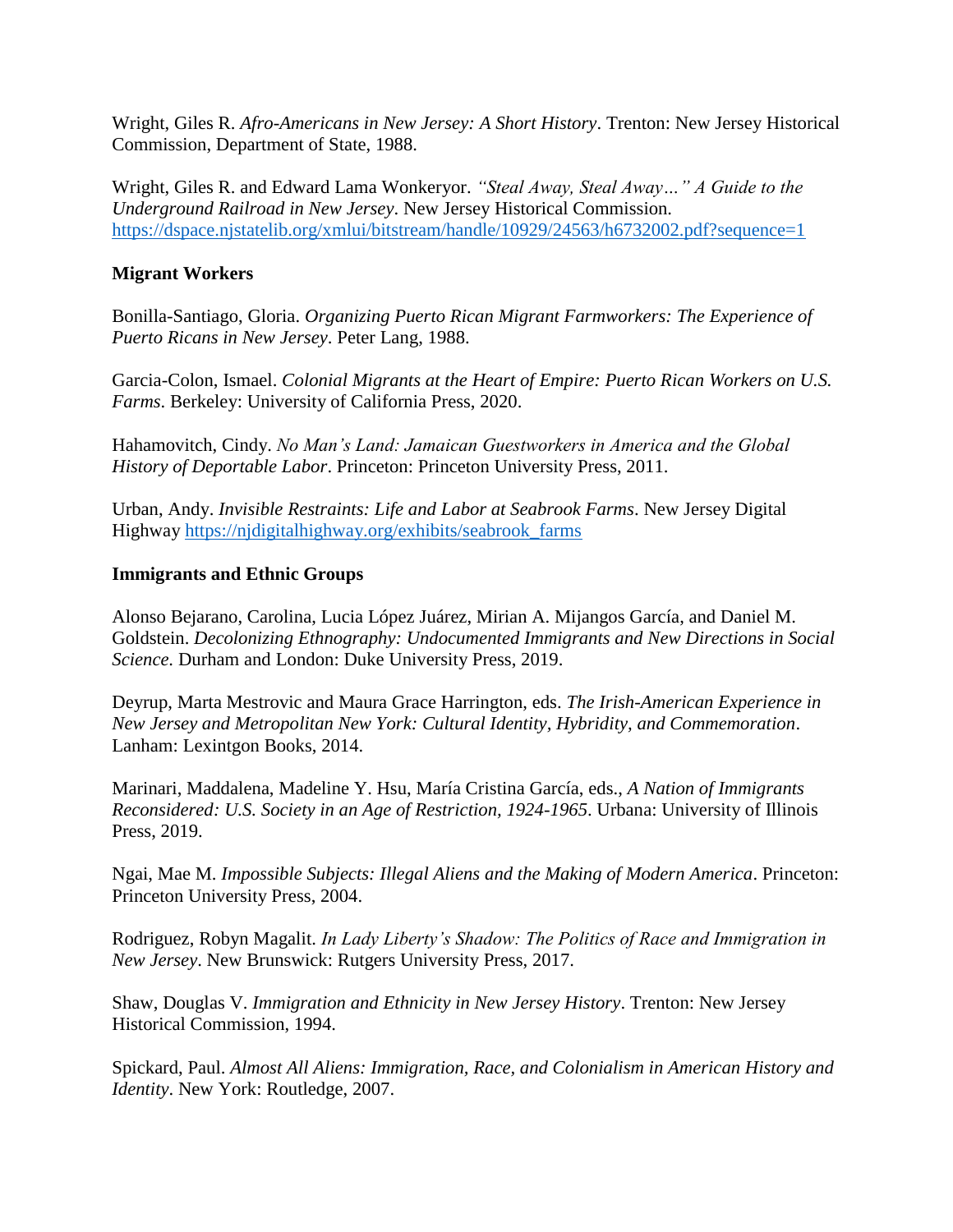# **Latinos**

Castillo-Montoya, Milagros. *Cubans in New Jersey: Migrants Tell Their Stories*. Newark: The Newark Public Library, 2012.

Gonzalez, Juan. *Harvest of Empire: A History of Latinos in America*. Penguin Books, 2011.

Prieto, Yolanda. *The Cubans of Union City: Immigrants and Exiles in a New Jersey Community*. Philadelphia: Temple University Press, 2009.

Ramos-Zayas, Ana Y. *Street Therapists: Race, Affect, and Neoliberal Personhood in Latino Newark*. Chicago: University of Chicago Press, 2012.

Sanchez Korrol, Virginia. "History of Puerto Ricans in the U.S." CENTRO: Center for Puerto Rican Studies, City University of New York. <https://centropr.hunter.cuny.edu/education/history-puerto-ricans-us>

Thomas, Lorrin and Aldo A. Lauria Santiago, *Rethinking the Struggle for Puerto Rican Rights*. New York: Routledge, 2018.

## **Asians**

Bald, Vivek. *Bengali Harlem and the Lost Histories of South Asian America*. Cambridge: Harvard University Press, 2015. <http://bengaliharlem.com/>

Higashide, Seiichi. *Adios to Tears: The Memoirs of a Japanese-Peruvian Internee in U.S. Concentration Camps*. Seattle: University of Washington Press, 2000.

Kalita, S. Mitra. *Suburban Sahibs: Three Immigrant Families and Their Passage from India to America*. New Brunswick: Rutgers University Press, 2003.

Matsumoto, Noriko. *Beyond the City and the Bridge: East Asian Immigration in a New Jersey Suburb*. New Brunswick: Rutgers University Press, 2018.

Okihiro, Gary Y. *Margins and Mainstreams: Asians in American History and Culture*. Seattle: University of Washington Press, 1994.

SAADA South Asian American Digital Archive <https://www.saada.org/>

Urban, Andy. *Chinese Exclusion in New Jersey*. New Jersey Digital Highway. [https://njdigitalhighway.org/exhibits/chinese\\_exclusion](https://njdigitalhighway.org/exhibits/chinese_exclusion)